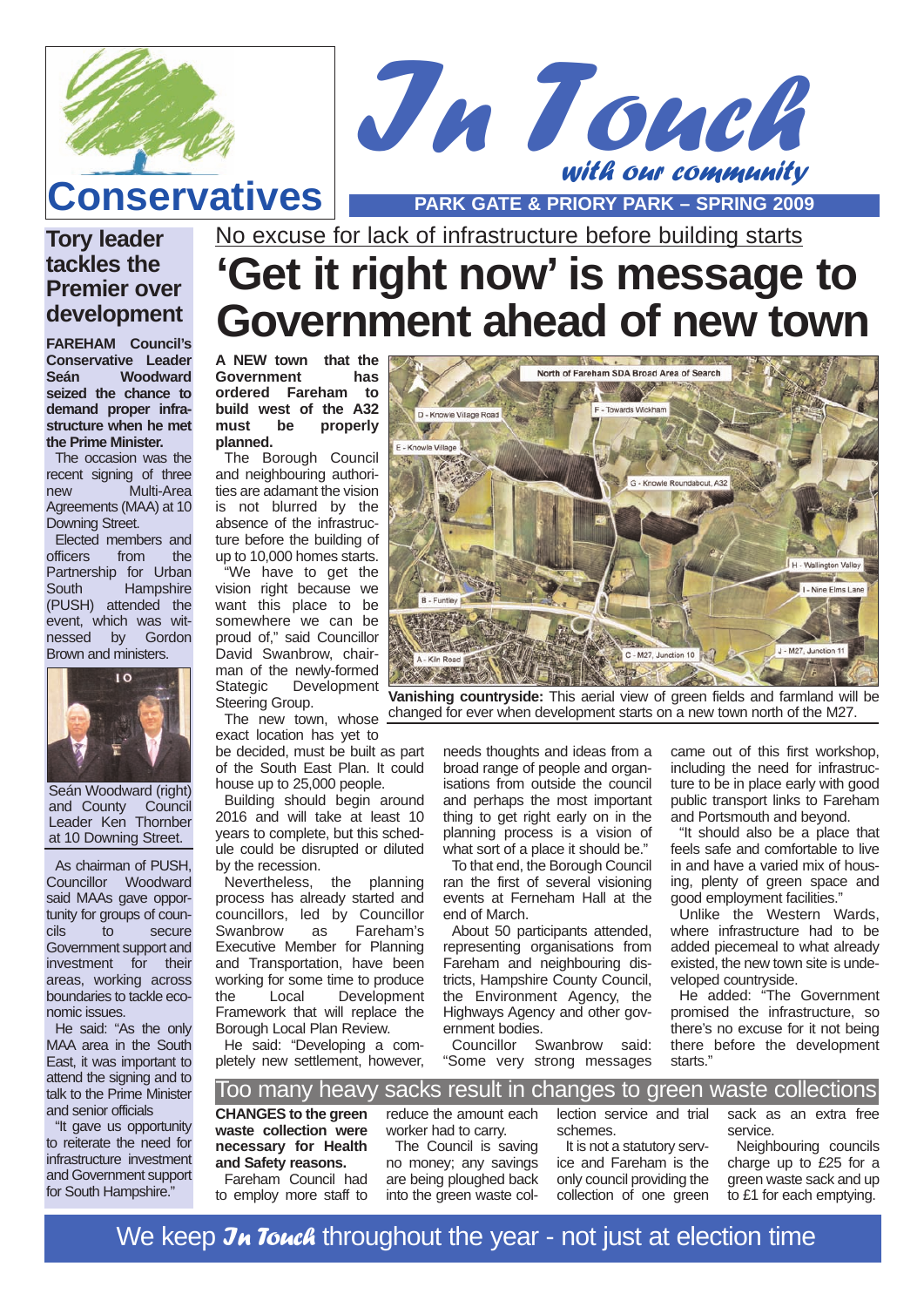

## **WARD NEWS BRIEFS**

#### **Picnic in the park**

Western Wards Campus at Brookfield School is planning a 'Picnic in the Park' on July 15 at the Locks Heath Centre.

It is hoped the event will encourage young people and their parents to come and see what our area has to offer in the way of sport, clubs and activities.

A community grant of £500 was given by the<br>Borough Council Borough towards the event.

#### **New lamps for old**

Vine Close has been<br>included in the included in 2006/2007 programme by the County Council to replace lamp columns which have come to the end of their life and are becoming structurally unsound.<br>The replacemer

replacement lighting system will be brought up to current standards by the provision of extra lights.

#### **Deliverers needed**

Can you deliver In Touch in any of the following roads: Heath Road North or any roads off; any roads in Priory Park.

There are usually 4 deliveries a year. Ring Brian Bayford or Marian Ellerton if you can help.

#### **Crossing wardens**

There are vacancies for school crossing wardens in the Borough, which need to be filled.

The positions are paid and training and uniform provided.

Contact Hampshire County Council Road Safety Officer for details.

## **Parents find it hard to get their kids away from new playground**

**VILLAGERS and, more importantly, their children have given Burridge's newlook playground top marks.**

Their appreciation was summed up by Simon Foord, of Botley Road, in a letter to Councillor Seán Woodward:

"My children have already been playing in it and gave it 10 out of 10. The only problem now is getting them to do their homework."

Fareham Council recently completed the refurbishment to put the finishing touches to the huge improvements made to this site.

This created the revamped Burridge Village Hall, tennis

**travel plan.** 

gation:

courts, changing rooms, car park and playground.

Councillor Woodward, who proposed the improvements, said: "I am delighted that this facility has been completed



**Family fun:** The Foords enjoy the new play area.

on the extreme west of our Borough.

"Sometimes people on the edges of a district feel they miss out but that is certainly not the case for the residents of Burridge and Whiteley."

### New package to improve school travel plan

#### **A LIST of improvements has been drawn up for Brookfield School's** County Councillor Seán Woodward has proposed the following points for investi-**1** Lockswood Road speed limit – the will be added | to the pool list<br>for traffic

proposed pool list has an item to revise the speed limit south of Peters Road. The section of Lockswood Road north of Peters Road will be added to the list for deployment of speed counters.

**2** Changing the signposted route to direct Warsash traffic via the Lockswood Road distributor road rather than the mostly residential Brook Lane. This should reduce the level of traffic on the road – cars and lorries – who are just using it as a through road. Hampshire Highways worked rapidly to implement this suggestion and the changed sign is already in place (see picture).

**3** A weight limit to ban heavy goods<br>vehicles on Brook Lane from vehicles on Brook Lane Lockswood Road to Warsash. This investigations for prioritisation for the 2010/11 programme. **4** Speed enforcement on all of Brook Lane.

traffic

Brook Lane Woodward points out will be added to the list of roads for checking vehicle speeds and one of the new signs.

**It's this way:** Seán

Warsash

**Locks Heath** shopping centr

the County Council will also look at other traffic calming measures.

Yellow lines to prevent parking in residential roads near Brookfield School in school hours are also being pursued.

Councillor Woodward said: "This package of measures that I have proposed should, if implemented, bring some benefits to those who live on this road and the roads off."

### Forced to let key worker flats they can't sell

**DEVELOPERS have been forced to let key worker flats at Park Gate that they cannot sell.**

The flats in Middleton Mews, Station Road have been empty since they were completed over a year ago.

Atlantic Housing has informed Councillor Marian Ellerton that after several discussions with ward councillors Fareham Council Housing Department and a representative from the Office of the Deputy Prime Minister, they have changed their policy and released them for rental

As a result, 24 have now been let to key workers with 3 remaining unoccupied.

The key worker housing scheme considers employees of the NHS, police, teachers, fire fighters, prison officers and social workers.

Marian Ellerton said: "There has been a great number of key worker flats built throughout the area, with little interest in buying them."

#### A lame excuse

**HAMPSHIRE County Council is working with bus companies to help make 'sorry the bus was late' less than a feeble excuse.**

The Transport Plan (2006-2022) had a target to have 90% of bus services arriving on time by 2011.

#### $\lambda$ ow + blue = green is the old directory recycling formula

**OLD EDITIONS of Yellow Pages telephone directory can now be recycled in the blue top kerbside bins and paper banks.**

Previously, there were several reasons why the directory could not be recycled, but Project Integra has resolved these issues

Executive Member for Streetscene Councillor Brian Bayford said:

"This is excellent news. It has always seemed such a shame to have to throw out the old Yellow

Pages when the new copy has been delivered, now it can be recycled and putting it in your blue top bin couldn't be easier. "It will also help to contribute towards the government's tight target for 50% of all household waste to be recycled by 2010."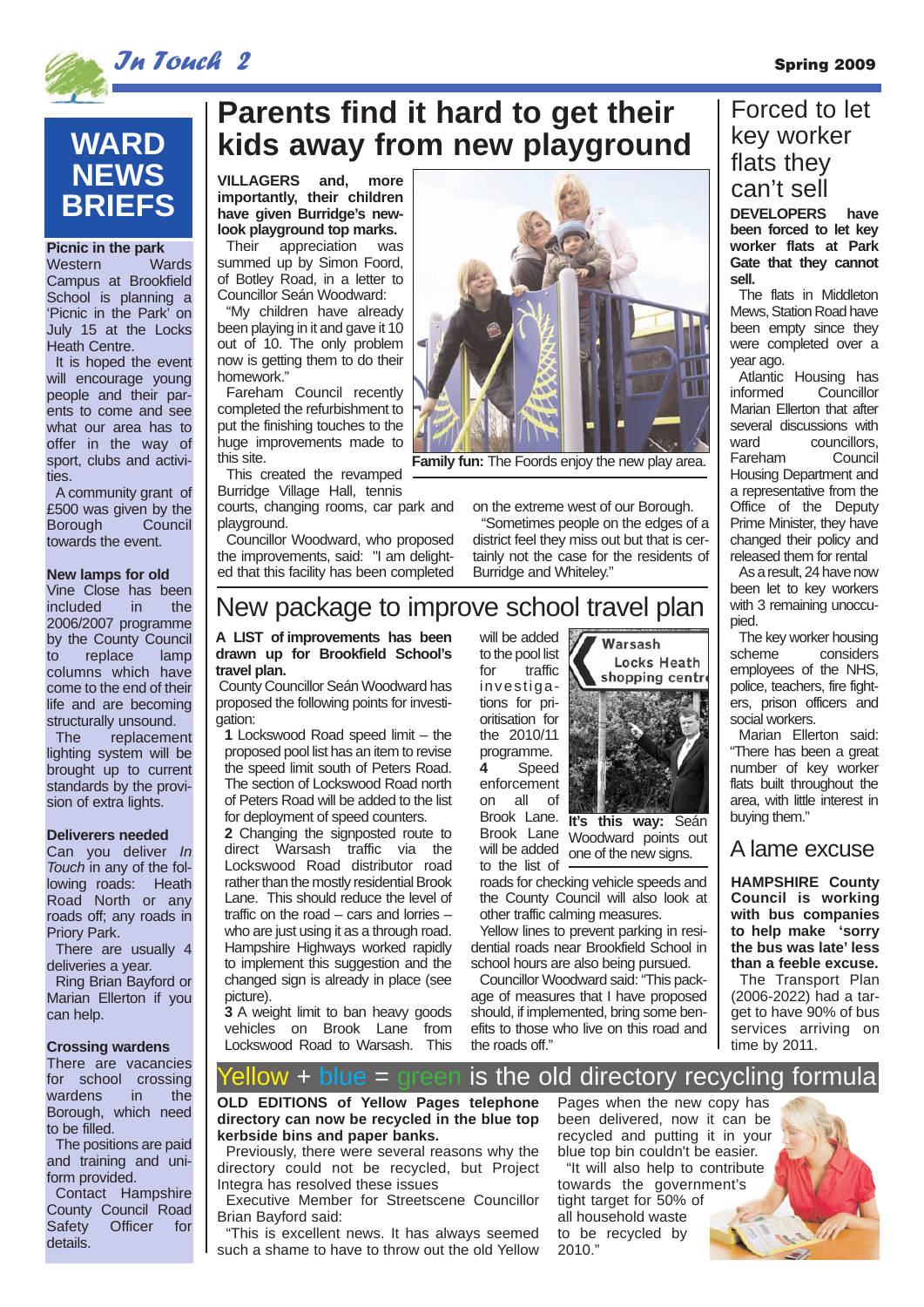$S_{\rm pring}$  2009 In Touch 3

### **VISITORS to Fareham Council's website can see a presentation about its services.**<br>The new on-line Check your **Conservative** council's performance

The new 'Building on Success' presentation is informative and easy to watch. Park Gate Councillor Marian Ellerton, Chairman of the Best Value Panel, said:

"Each of the Council's seven corporate objectives is highlighted to show how the council is performing.

"The content of the presentation has been based on evidence from our Comprehensive Performance Assessments results, the Annual Residents' survey, Best Value indicators and the Government' s Inspectorate, which collectively give a good indication of how well the Council is achieving its objectives."

**•You can check it out by logging on to: www.fareham.gov.uk/ presentation** 

## **Christine and Jim set a shining example to the litter tossers**

**A PUBLIC spirited couple have been praised for giving up their time to clear up other people's litter.**

Christine Saltonstall, from Park Gate, told the last Community Action Team meeting about the serious problem at the Coldeast site in Brook Lane.

This site is in at least three ownerships – National Health Service, Miller Homes and English Partnerships – none of which was interested in clearing up the mess.

Fareham Council cannot clean up private land, so Christine and husband Jim decided to set an example.

The Council supplied the pickers' sacks and protective gloves and collected the litter.

Over a two-hour period, the pair not only collected the rubbish that had been thrown over the fence, but also sorted out the recyclables.

There were three large black bags of aluminum cans and plastic bottles, two sacks of miscellaneous rubbish and one sack of glass.

Councillor Brian Bayford, Executive



**Thanks:** Jim and Christine Saltonstall set an example to the community with their clean-up efforts.

Member for Streetscene, said: "The cans and bottles will help the recycling targets for Fareham. What a great community effort. Thanks." **•Litter louts like those shamed in the story on Page 4 might take a leaf**

**from the Saltonstalls' book.**

**'No' to semi detachment**

**PLANNERS refused to do things by halves when they faced an unusual application.**

A Sarisbury resident wanted to demolish his semi and replace it with a detached house on the same plot.

- One of the quirks of planning is that you cannot prevent demolition, even though one house is joined to the other.
- Councillor David Swanbrow described it as "very unneighbourly" as it could cause months of anguish to the people next door.
- However, even that was not a reason for refusal. He suggested it should be refused due to the detrimental effect to the street.

It was. Unanimously.



**ANOTHER prominent tree has had to be felled for safety reasons.** 

The horse chestnut had become a landmark on the 'Little Green' by the<br>shops at Sarisbury Sarisbury Green.

The tree was suffering

from bleeding canker, a disease that has been spreading recently in horse chestnuts, so the Council had no choice but to have the tree felled as a branch could have fallen any time.

In 2006, a council was criticised by a coroner after a branch from a diseased tree fell, killing a young woman. The council was found to be negligent in failing to fell the tree.

A replacement sapling will be planted during October-March planting season.

## **PARK GATE & PRIORY PARK CONSERVATIVES**

**We are very active with social and political events and membership drives. If you would like further details, to join us, or to help in any way such as distribution of In Touch newsletters in your road, please contact your ward councillors.**



**Brian Bayford** 1 Camargue Close Whiteley PO15 7DT Tel: 01489 880740 email: bbayford@fareham.gov.uk



### **WARD COUNCILLORS Park Gate**



**Marian Ellerton** 230 Botley Road Burridge SO31 1BL Tel: 01489 570774 email: mellerton@fareham.gov.uk

### **COUNTY COUNCILLOR Fareham Sarisbury**

**Seán Woodward** 8 Persian Drive, Whiteley PO15 7BJ Tel: 01489 881030 email: sean.woodward@hants.gov.uk